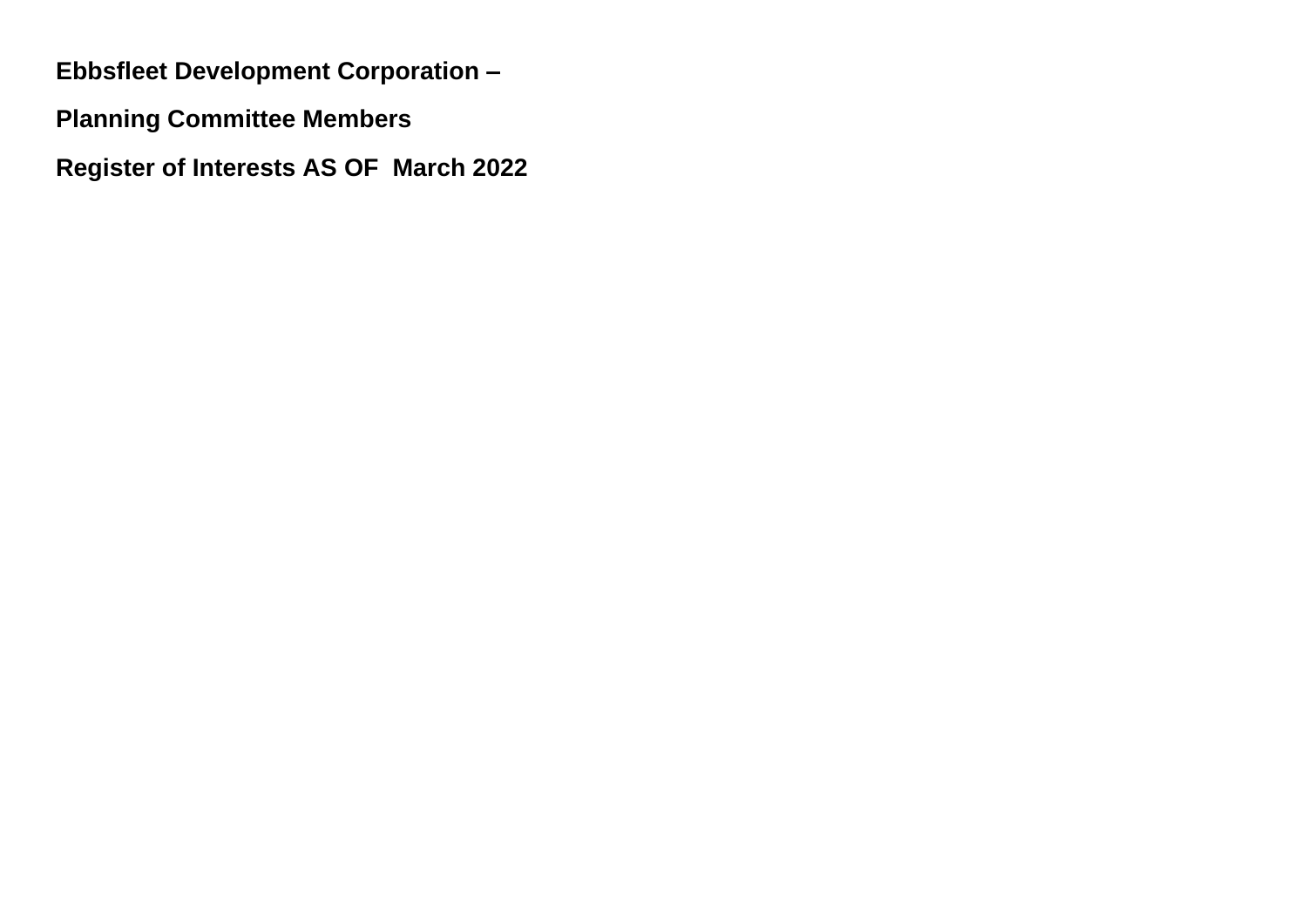| <b>Name</b>           | <b>EDC</b><br><b>Committee</b><br><b>Role</b> | <b>Directorships of</b><br>companies                                                                                               | Employment,<br>remunerated<br>profession or<br>consultancy                           | Other public<br>appointments                                        | <b>Offices in</b><br>voluntary,<br>non-profit making<br>bodies         | <b>Shareholding</b>                                                                                                                                                                                                                                                                                                                       | <b>Property</b><br>ownership<br>in EDC<br>area                               | <b>Others</b>                                                                                                                                                                                                                                                                                                                                                                      |
|-----------------------|-----------------------------------------------|------------------------------------------------------------------------------------------------------------------------------------|--------------------------------------------------------------------------------------|---------------------------------------------------------------------|------------------------------------------------------------------------|-------------------------------------------------------------------------------------------------------------------------------------------------------------------------------------------------------------------------------------------------------------------------------------------------------------------------------------------|------------------------------------------------------------------------------|------------------------------------------------------------------------------------------------------------------------------------------------------------------------------------------------------------------------------------------------------------------------------------------------------------------------------------------------------------------------------------|
|                       |                                               | Confirmation of<br>both public or<br>private<br>directorships                                                                      | Confirmation of<br>any<br>employment,<br>remunerated<br>profession or<br>consultancy | i.e. to other Non-<br>Departmental<br>Bodies, Health<br>Trusts etc. | i.e. housing<br>associations,<br>charitable and<br>professional bodies | Names of<br>companies or other<br>bodies in which the<br>Member to his/her<br>knowledge has<br>either himself or<br>herself or with or<br>on behalf of his or<br>her spouse and<br>infant children, a<br>beneficial interest<br>in shareholdings of<br>nominal value<br>greater than one-<br>hundredth of the<br>issued shared<br>capital | Confirmation<br>of whether<br>any property<br>is owned in<br>the EDC<br>area | Any other direct<br>or indirect<br>financial and<br>non-financial<br>interests,<br>including those<br>of close family<br>members or<br>people living in<br>the same<br>household                                                                                                                                                                                                   |
| Neil<br>Cameron<br>QC | Board<br>Member                               | Camco (Stonegate)<br>Limited<br>Cameron and Son<br><b>Property Limited</b><br>Sharehelp Limited<br>Landmark<br><b>Chambers Ltd</b> | <b>Barrister</b><br>practising at<br>Landmark<br>Chambers                            | <b>Recorder and Deputy</b><br><b>High Court Judge</b>               | Churchwarden, St<br>Peter's Church<br>Stonegate                        | Camco (Stonegate)<br>Limited<br>Cameron and Son<br><b>Property Limited</b>                                                                                                                                                                                                                                                                | None                                                                         | In April 2016, in<br>my capacity as<br>a barrister<br>specialising in<br>town and<br>country<br>planning, I was<br>interviewed by<br>the solicitors<br>acting for the<br>promoters of<br>the London<br>Resort<br>development in<br>order to be<br>considered for<br>appointment as<br>counsel to<br>advise on that<br>scheme. I was<br>not appointed.<br>From time to<br>time I am |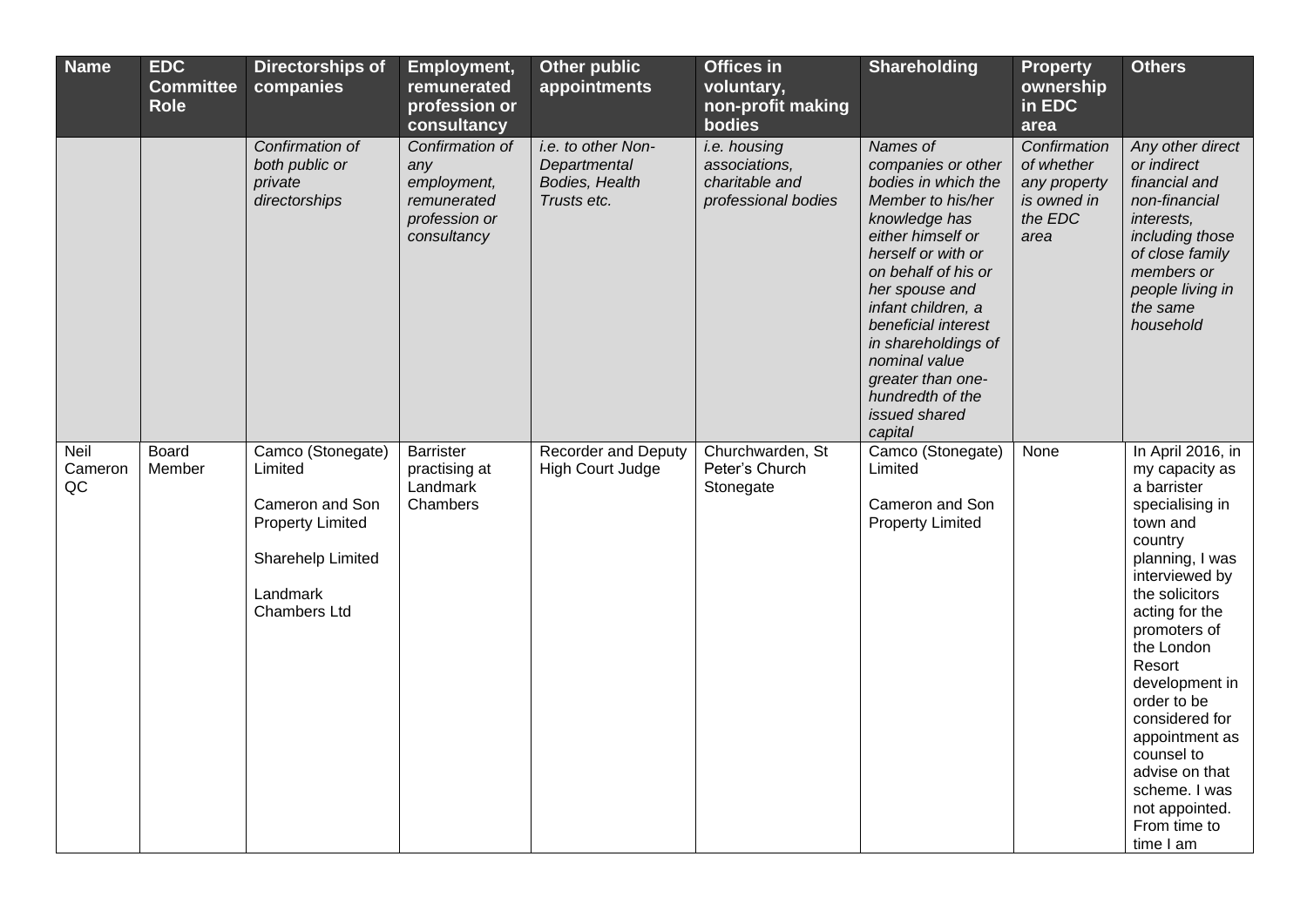|                |                 |                                                        |                                                                                                                               |                                 |                                     |                                                        |      | instructed by<br><b>Pinsent Masons</b><br>LLP solicitors.<br>From time to<br>time I am asked<br>to advise and<br>represent<br>housebuilders<br>and other<br>developers<br>some of whom<br>may have<br>interests at<br>Ebbsfleet.<br>Should a matter<br>come before<br>the board for<br>consideration<br>which concerns<br>a party to whom<br>I am giving<br>advice at that<br>time, I will<br>declare it, and if<br>appropriate<br>withdraw from<br>consideration of<br>that matter.<br>Member of the<br>Conservative<br><b>Party</b> |
|----------------|-----------------|--------------------------------------------------------|-------------------------------------------------------------------------------------------------------------------------------|---------------------------------|-------------------------------------|--------------------------------------------------------|------|---------------------------------------------------------------------------------------------------------------------------------------------------------------------------------------------------------------------------------------------------------------------------------------------------------------------------------------------------------------------------------------------------------------------------------------------------------------------------------------------------------------------------------------|
| Lord<br>Moylan | Board<br>Member | Durward and<br>Roxburghe RTM<br><b>Company Limited</b> | Strategic<br>Adviser to<br>Canary Wharf<br>Group<br>Member of the<br>Advisory Board,<br>Stirling<br>Infrastructure<br>Limited | Member of the<br>House of Lords | Co-Chairman, Urban<br>Design London | Durward and<br>Roxburghe RTM<br><b>Company Limited</b> | None | None                                                                                                                                                                                                                                                                                                                                                                                                                                                                                                                                  |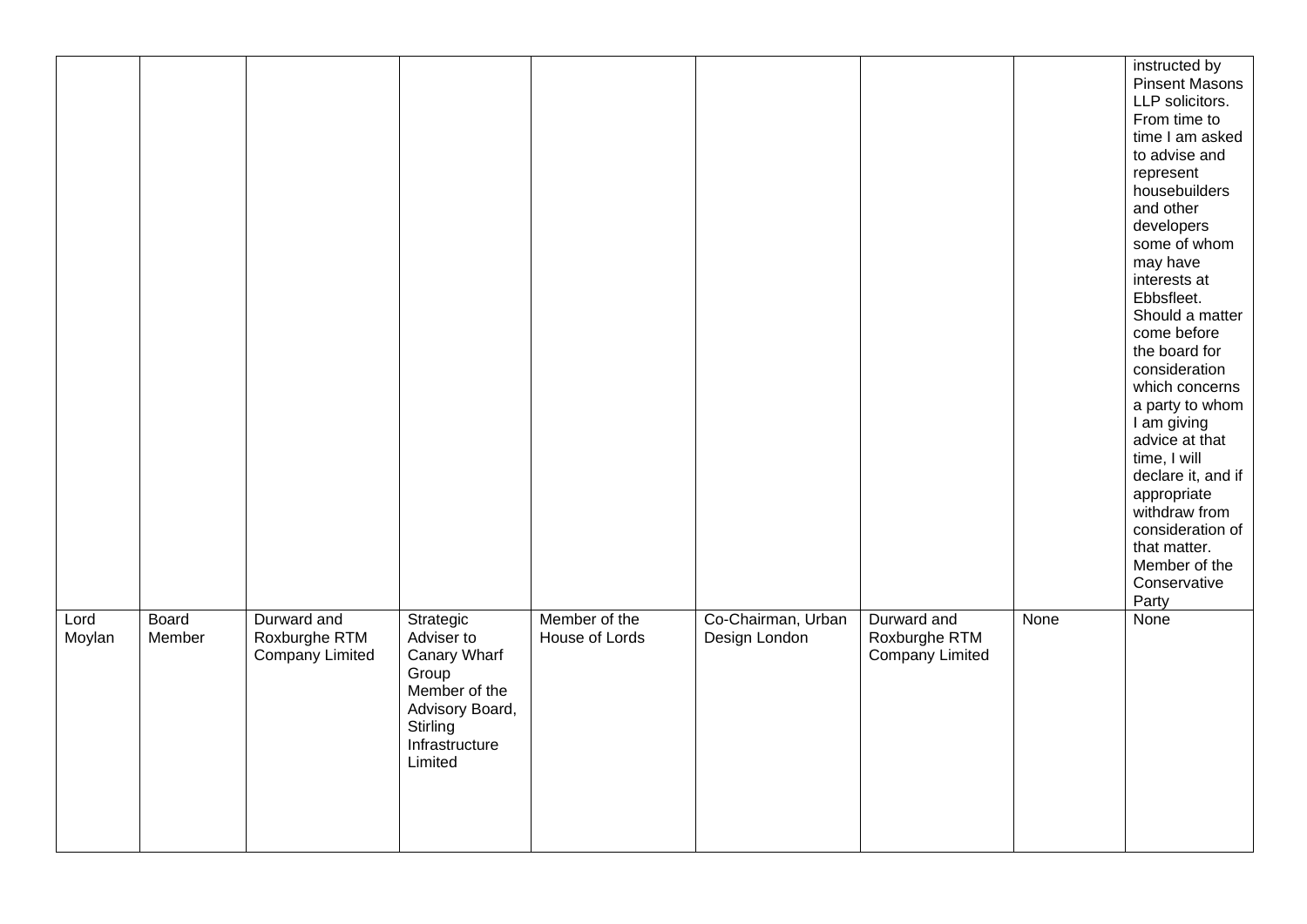| Derek<br>Hunnisett        | <b>Planning Committee</b><br>DBC appointee         | None                                             | Retired<br><b>DBC</b> councillors<br>allowance                                                                                             | <b>Trustee Dartford</b><br>alm-house<br>charity       | None                                                                                                                                                                                                                                                                | None | None                                                                                                                                                                                                                      | None                                                                                                                                         |
|---------------------------|----------------------------------------------------|--------------------------------------------------|--------------------------------------------------------------------------------------------------------------------------------------------|-------------------------------------------------------|---------------------------------------------------------------------------------------------------------------------------------------------------------------------------------------------------------------------------------------------------------------------|------|---------------------------------------------------------------------------------------------------------------------------------------------------------------------------------------------------------------------------|----------------------------------------------------------------------------------------------------------------------------------------------|
| Penny<br>Marsh            | Independent<br>member of EDC<br>Planning committee | None                                             | Pioneer/Mission<br>Enabler for the<br>South Eastern<br><b>Baptist</b><br>Association.<br>Minister of<br>Ebbsfleet<br><b>Baptist Church</b> | Member of the<br><b>EDC Community</b><br><b>Board</b> | Trustee of<br><b>Emanuel Baptist</b><br>Church,<br>Gravesend<br>Academy<br>councillor<br>(governor) for the<br>Ebbsfleet<br>Academy<br>Member of the<br>executive<br>committee for<br>Churches<br>Together in<br>Ebbsfleet<br>Director of the<br>New Housing<br>Hub | None | I Jointly<br>(with my<br>husband)<br>own a<br>house with<br>studio over<br>the garage<br>in Castle<br>Hill,<br>Ebbsfleet<br>The South<br>Eastern<br><b>Baptist</b><br>Association<br>own a flat in<br>Northfleet<br>North | Ebbsfleet<br><b>Baptist Church</b><br>is interested in<br>the<br>development<br>of the<br>'religious and<br>faith provision<br>in Ebbsfleet. |
| Christopher<br>Derek Hall | <b>Planning Committee</b><br>Member                | <b>Director Frome Rugby</b><br>Football Club Ltd | <b>Chartered Town</b><br>Planner-<br>Consultant with<br>Moss Naylor<br>Young                                                               | None                                                  | <b>President Frome</b><br>Rugby Football<br>Club                                                                                                                                                                                                                    | None | None                                                                                                                                                                                                                      | None.                                                                                                                                        |